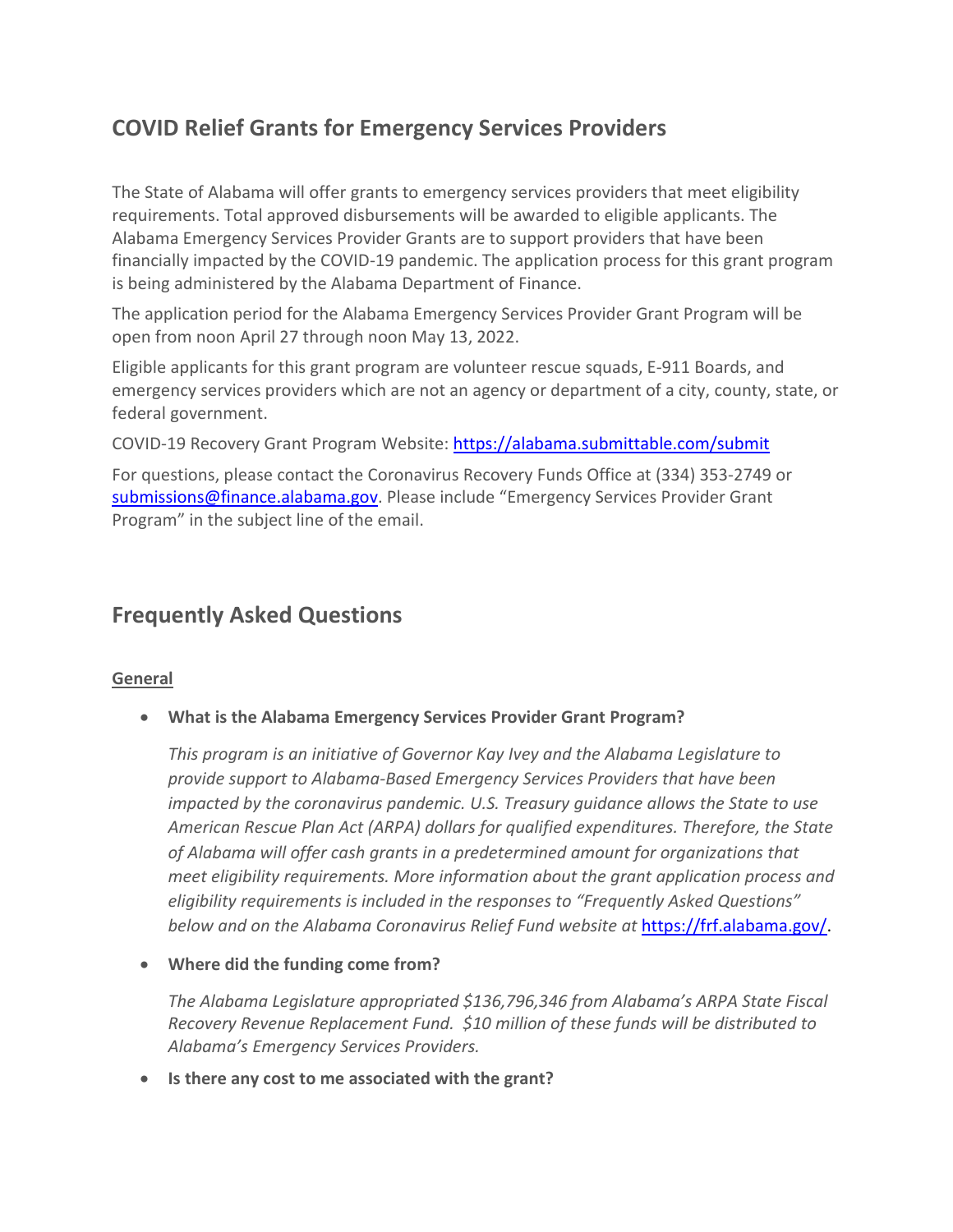*No.* 

### • **What is the timeline of the application?**

*Wednesday, April 27, 2022 – Friday, May 13, 2022*

*Starting at noon on April 27, 2022, eligible emergency services providers may submit an application through the Department of Finance's Submittable [Online Portal.](https://alabama.submittable.com/submit) The application period closes at noon on Friday, May 13, 2022.*

#### • **What is the deadline to complete the application?**

*On May 13, 2022 at noon.*

• **How many providers will receive the funds?**

*Grants will be awarded to eligible Emergency Services Providers across the State of Alabama.* 

• **What type of expenses are not permissible under this grant?**

*This grant award is to be utilized to support the provision of emergency public safety services. The Funds may not be used for the following*:

- *To offset a reduction in net tax revenue;*
- *For deposit into pension funds;*
- *For debt service or replenishing financial reserves;*
- *For satisfaction of settlements or judgments; or,*
- *Any project or use that conflicts or contravenes the purpose of the American Rescue Plan Act*

*For further context of permissible use of the grant award, please review Coronavirus State and Local Fiscal Recovery Funds Guidance and Coronavirus State and Local Fiscal Recovery Funds Frequently Asked Questions on the [U.S. Department of the Treasury](https://home.treasury.gov/policy-issues/cares/state-and-local-governments)  [Website.](https://home.treasury.gov/policy-issues/cares/state-and-local-governments)* 

• **How will I be notified about the status of my application?** 

*To find out the status of your application, please log into your online portal.*

• **Is there a way for me to know that my application was successfully submitted?**

*You will receive an email confirmation letting you know your application has been submitted. You may also log into your online portal.*

• **Who can I contact to follow up with my application?**

*Please log into your online portal to find the status of your application.*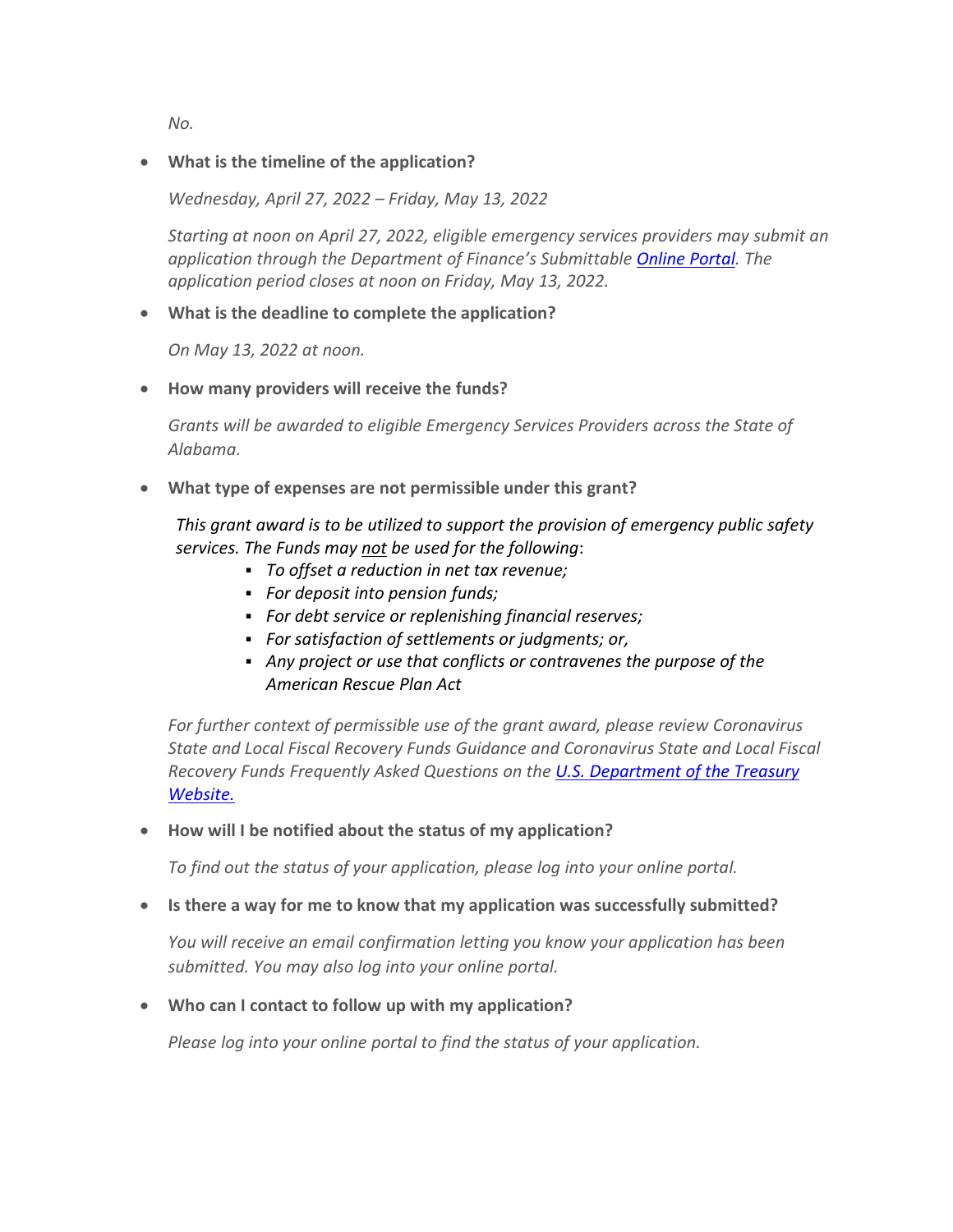## **Eligibility**

#### • **Who is eligible to apply?**

*Emergency Services Providers such as E-911 Boards, Volunteer Rescue Squads and licensed Ambulance Services.* 

*The following are not eligible to apply:*

- *EMS providers that are affiliated with city, county, state or federal government*
- *Volunteer EMS providers which received ARPA funds via the Volunteer Fire Department Grant Program*
- *Out of State EMS providers*
- **Can I apply more than once for the same Emergency Services Provider?**

*No.*

#### **Application Process**

• **What information do I need to have to complete my application?**

*You will need contact information for the Emergency Services Provider, including the entities' EIN, copy of an updated W-9, a copy of a voided check or bank memo, and any other supporting documentation that may be deemed necessary for award.*

• **Will I have the option to save my application to make any changes and submit later or will I be required to complete the application in a single online session?**

*You may save your application and come back to it later (prior to application deadline) using your online portal credentials.*

#### • **Can the application be changed after it has been submitted?**

*No. Once the application has been submitted, you will not be able to make any changes.*

• **Can I resubmit my application if I fail to submit supporting documentation with my application?**

*Only one application per emergency services provider will be accepted. If you omit information, you may be contacted as the application is processed and allowed to submit supporting documentation as required for the program.*

• **Can I submit my application via regular mail or email?**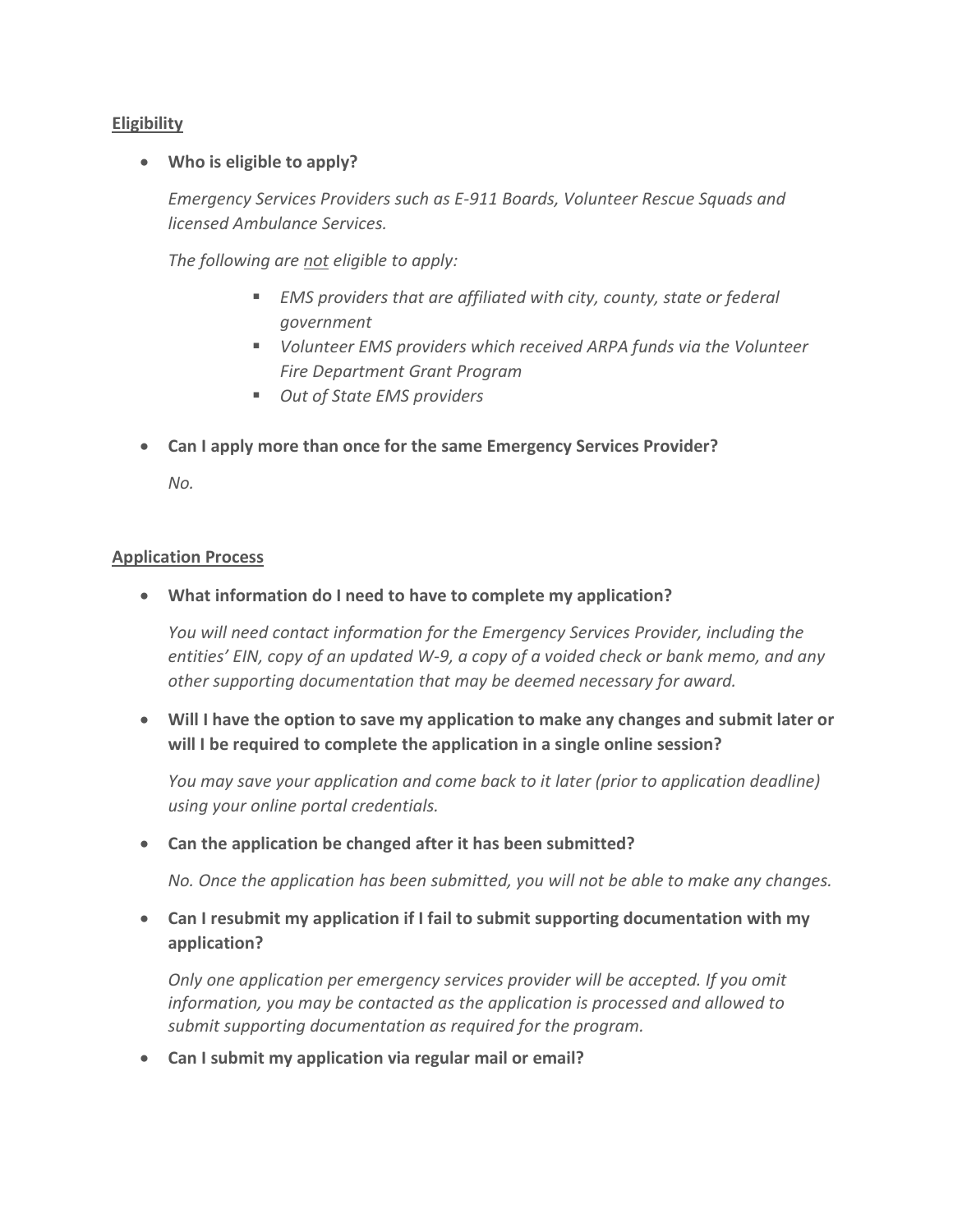*No. Currently, the program is only accepting applications through Submittable [Online](https://alabama.submittable.com/submit)  [Portal.](https://alabama.submittable.com/submit)*

## **Payment Information**

• **How will I receive my funds (by check or direct deposit)?**

*Grant funds will be disbursed by direct deposit using the bank information provided on the application. To help ensure that payments are properly distributed, bank information submitted with an application will be subject to review prior to the distribution of funds. To avoid delays in the disbursement of grant funds, applicants must provide bank account information for a depository account with a valid bank routing number. If the bank information provided is for a prepaid debit card or similar payment medium, this bank information will be subject to manual review and confirmation before the funds are disbursed. (Please note, although these verification measures may slow down the disbursement of grant funds, they are necessary to ensure that your organization is the one receiving any grant funds awarded and that an application has not been submitted on your behalf without your knowledge.) If the bank information provided with the application has previously been designated as fraudulent, the grant application will be denied.*

• **Will these funds be issued to me as a loan or a grant?**

*A grant.*

• **Do I have to repay these funds?**

*No, unless it is determined the information contained within the application was false, fraudulent, or materially misleading or if it is determined that the funds were utilized for an impermissible use.*

## • **How much can I apply for?**

*An Emergency Services Provider applicant may apply for and be awarded a grant of \$10,320.*

## • **Do I need to document or report how I use the funds I receive?**

*Yes, you should document the use of the grant award and retain that information for the purpose of possible future federal, state, or other audits.* 

## **Account Registration**

• **Will I have to create an account/profile in order to complete the application?**

*Yes. To apply, please go through the [Online Portal.](https://alabama.submittable.com/submit)*